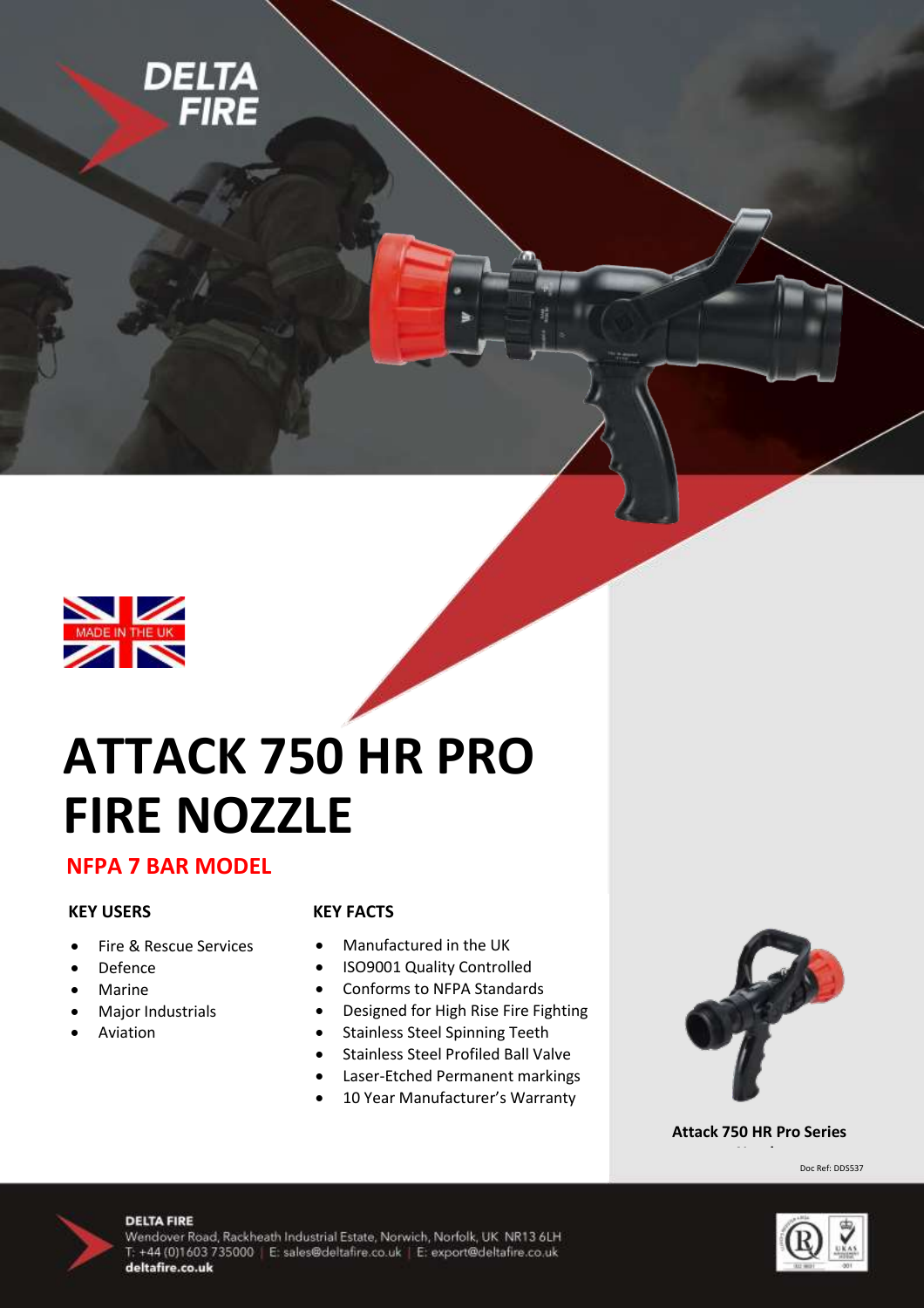# GENERAL DESCRIPTION

Perhaps the most unique nozzle in the Pro Series range is the Attack 750 HR which has been designed in conjunction with Greater Manchester Fire & Rescue Service.

This specialist High Rise Nozzle is arguably one of Delta's best examples of technological enhancements in recent years. One of the main issues facing firefighters on upper floors of high rise buildings is diminishing inlet pressures which can seriously affect the nozzle performance at a critical time. The Attack 750 HR is a dual flow nozzle designed to provide 470 lpm at just 2½ bar pressure, ensuring that front-line firefighters have adequate water on upper floors when needed. A short rotation of the dial collar provides a secondary flow option of 270 lpm increasing the inlet pressure to ensure high performance in narrow angle spray gas cooling mode. Interest in the Attack Pro 750 HR from fire services has been significant and we're confident this product will become a staple in high-rise hose deployment packs in the future.

The Delta Attack 750 HR Pro is also the most compact and lightest nozzle in its class making it easy to store in Appliance lockers and operationally easy to use. The ergonomically designed pistol grip and control handle are suited for use with firefighting gloves conforming to both the BSEN 659:2003+A1:2008 and BSEN 388:2003 Standards.



The Delta Attack 750 HR Pro nozzles boast a host of special features designed to maximise performance and ensure the highest possible level of safety for the operator. More than 25 years of ongoing research and development has culminated in a state-of-the-art nozzle highly regarded by industry professionals globally.



 $\overline{\phantom{a}}$ 

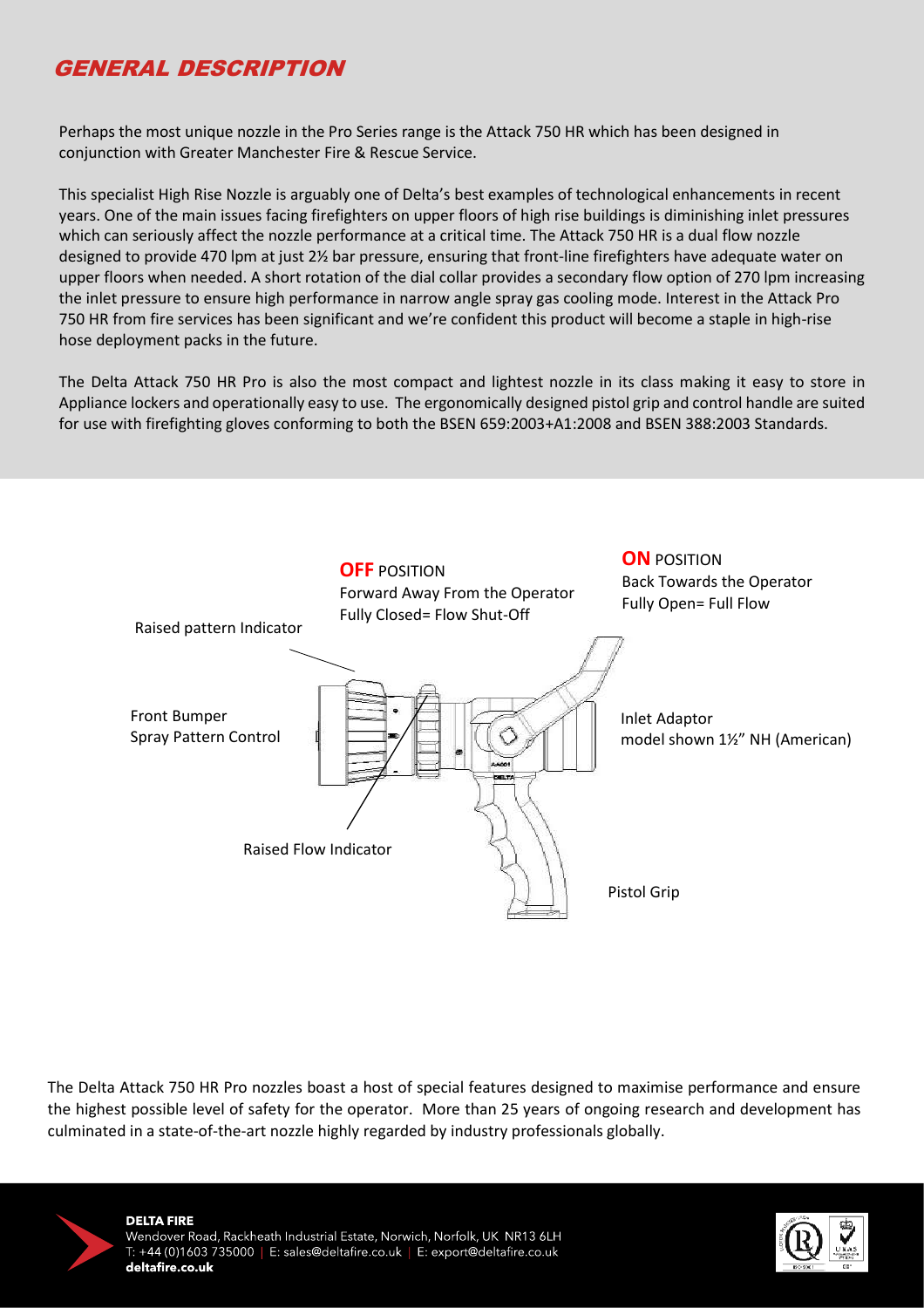## DESIGN FEATURES













#### **Specialist Dual Flow Performance**

The Attack 750 HR Pro nozzle is specifically designed for fighting high rise fires in tall buildings. The Dual Flow dial collar allows for easy transition between settings providing the operator with a low flow setting when inlet pressures have diminished on upper floor levels and a high flow setting for excellent gas cooling performance.

#### **Spinning Teeth**

Computer designed stainless steel spinning turbine teeth chop the water up into finely divided, small diameter water droplets producing extremely dense fog patterns enhancing firefighting capabilities and significantly improving firefighter safety. Impervious to damage, even when dropped onto a hard surface, the stainless steel teeth provide considerable advantages over the more commonly used plastic teeth.

#### **Profiled Ball Valve**

Using a specially profiled stainless steel ball valve deigned to minimise 'jet-reaction', the Attack 750 HR Pro provides effortless flow control. Unlike plastic ball valves as used by most manufacturers the stainless steel Delta valve ensures long-term durability and enhanced performance.

#### **Raised Indicators**

The Attack 750 HR Pro incorporates a tactile raised indicator on both the front bumper and dial collar to assist firefighters in selecting spray patterns and flow settings in low light levels where visibility is impaired by smoke. The indicators are easy to locate in a gloved hand and ensure the operative is fully in control at all times.

#### **On-Off Control Handle**

The Pro-Series range incorporates an ergonomically designed flow control handle that is designed to allow enhanced clearance between the nozzle body handle in any operating position when using a gloved hand. Manufactured from high-impact materials the control handle will absorb impact when dropped or dragged and allows for smooth flow control in all operational situations.

#### **Flow Engineering**

The Pro-Series incorporate the very latest in computer-aided flow engineering with enhanced design concepts that stabilise flow and performance where water pressures are low to maximise operational capability. High quality UK manufactured componentry precision made to rigorously controlled tolerances guarantee powerful jet function and coherent spray patterns.

#### **Permanent Markings**

All markings on the Attack Pro-Series are laser etched providing a permanent reference to flow settings, spray patterns and on/off control settings. A unique serial number provides full traceability throughout the life of the nozzle and bespoke markings such as NATO stock numbers, tag numbers or customer-specific code numbers can be added upon request.